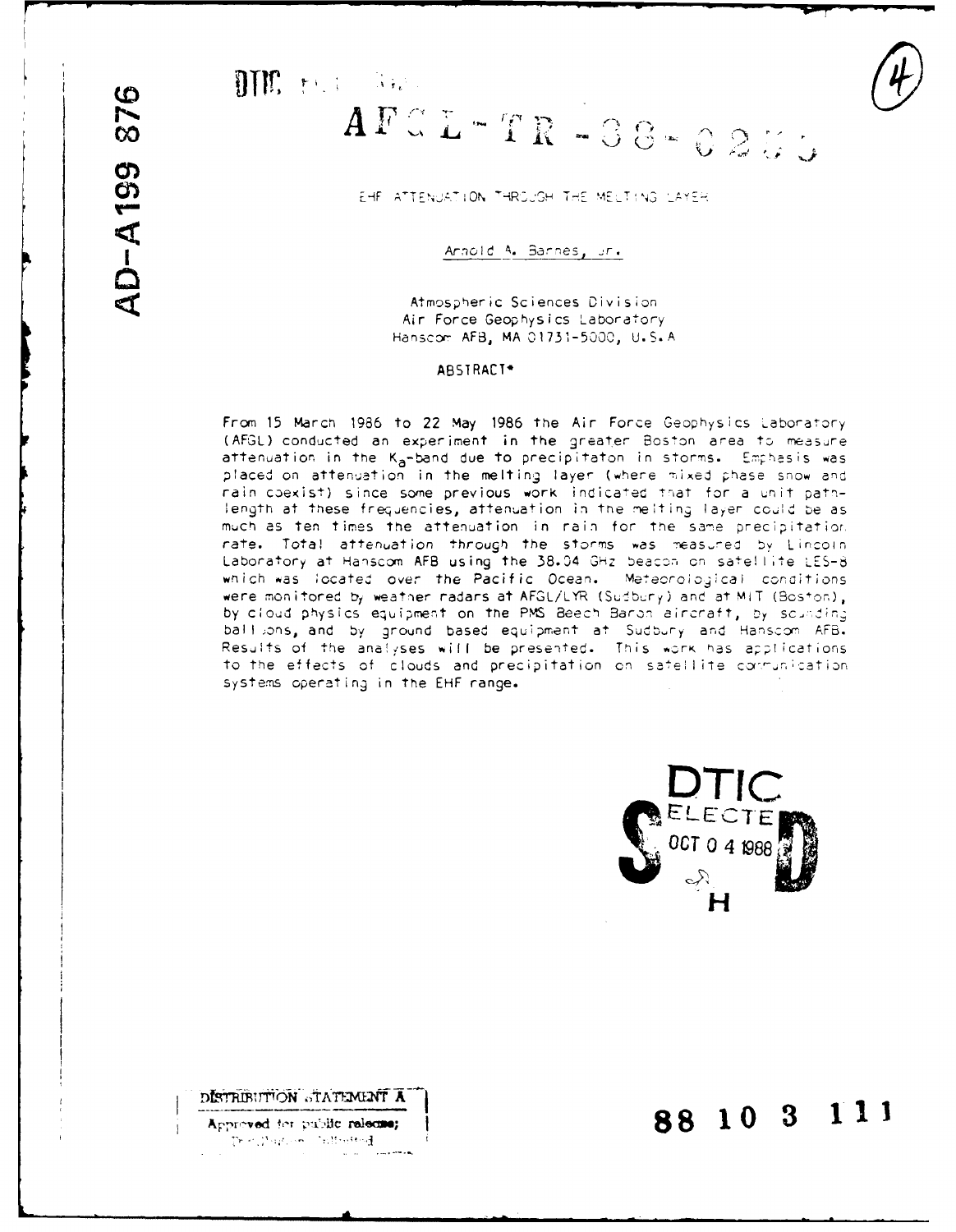Unclassified

SECURITY CLASSIFICATION OF THIS PAGE

| <b>1b. RESTRICTIVE MARKINGS</b><br><b>1J. REPORT SECURITY CLASSIFICATION</b><br>Unclassified<br>2a. SECURITY CLASSIFICATION AUTHORITY<br>3. DISTRIBUTION/AVAILABILITY OF REPORT<br>Approved for Public Release; Distribution<br>2b. DECLASSIFICATION / DOWNGRADING SCHEDULE<br>Unlimited<br>5 MONITORING ORGANIZATION REPORT NUMBER(S)<br>4 PERFORMING ORGANIZATION REPORT NUMBER(S)<br>AFGL-TR-88-0255<br>64. NAME OF PERFORMING ORGANIZATION<br>6b OFFICE SYMBOL<br>7a NAME OF MONITORING ORGANIZATION<br>(if applicable)<br>Air Force Geophysics Laboratory<br><b>LYC</b><br>GC ADDRESS (City, State, and ZIP Code)<br>7b AUGRESS (City, State, and ZIP Code)<br>Hanscom AFB<br>Massachusetts 01731-5000<br><b>Ba. NAME OF FUNDING/SPONSORING</b><br>8b OFFICE SYMBOL<br>9 PROCUREMENT INSTRUMENT IDENTIFICATION NUMBER<br><b>ORGANIZATION</b><br>(if applicable)<br>BC ADDRESS (City, State, and 2IP Code).<br><b>10. SOURCE OF FUNDING NUMBERS</b><br>PROGRAM<br>WORK UNIT<br><b>PROJECT</b><br><b>TASK</b><br>ELEMENT NO<br>ACCESSION NO.<br>NO.<br>NO.<br>62101F<br>6670<br>12<br>08<br>11 TiTLE (include Security Classification)<br>EHF Attenuation Through the Melting Layer<br>12 PERSONAL AUTHOR(S)<br>Arnold A. Barnes, Jr.<br>13a TYPE OF REPORT<br>14. DATE OF REPORT (Year, Month, Day)<br>13b TIME COVERED<br>15 PAGE COUNT<br><b>FROM</b><br>TO<br>Reprint<br>1988 September 28<br>16 SUPPLEMENTARY NOTATION<br>Preprints, 10th International Cloud Physics Conference, Bad Homburg, F.R.G., 15-20 August<br>$1988, 380 - 382$<br><b>COSATI CODES</b><br>18 SUBJECT TERMS (Continue on reverse if necessary and identify by block number).<br>FIELD<br>GROUP<br><b>SUB-GROUP</b><br>Cloud Physics, Attenuation, EHF, Melting Layer<br>19. ABSTRACT (Continue on reverse if necessary and identify by block number).<br>From 15 March 1986 to 22 May 1986 the Air Force Geophysics Laboratory<br>(AFGL) conducted an experiment in the greater Boston area to measure<br>attenuation in the K <sub>a</sub> -band due to precipitaton in storms. Emphasis was<br>placed on attenuation in the melting layer (where mixed phase snow and<br>nain coekist) since some previous work indicated that for a unit path-<br>length of these frequencies, attenuation in the melting layer could be as<br>much as ten times the attenuation in rain for the same precipitation<br>rate. Total attenuation through the storms was measured by Lincoln<br>Laboratory at Hanscom AFB using the 38.04 GHz beacon on satellite LES-8<br>which was focated over the Pacific Ocean.<br>Meteorological conditions<br>(Cont 'd)<br>20. DISTRIBUTION / AVAILABILITY OF ABSTRACT<br>21. ABSTRACT SECURITY CLASSIFICATION<br><b>ELUNCLASSIFIED/UNLIMITED</b><br><b>CJ</b> SAME AS RPT<br>Unclassified<br><b>COTIC USERS</b><br>22a NAME OF RESPONSIBLE INDIVIDUAL<br>22b. TELEPHONE (Include Area Code) 22c. OFFICE SYMBOL<br>Arnold A. Barnes, Jr.<br>$(b1/)$ 377-2939<br><b>LYC</b><br>83 APR edition may be used until exhausted.<br><b>DD FORM 1473, 84 MAR</b><br>SECURITY CLASSIFICATION OF THIS PAGE | <b>REPORT DOCUMENTATION PAGE</b> |  |  |  |  |  |  |
|---------------------------------------------------------------------------------------------------------------------------------------------------------------------------------------------------------------------------------------------------------------------------------------------------------------------------------------------------------------------------------------------------------------------------------------------------------------------------------------------------------------------------------------------------------------------------------------------------------------------------------------------------------------------------------------------------------------------------------------------------------------------------------------------------------------------------------------------------------------------------------------------------------------------------------------------------------------------------------------------------------------------------------------------------------------------------------------------------------------------------------------------------------------------------------------------------------------------------------------------------------------------------------------------------------------------------------------------------------------------------------------------------------------------------------------------------------------------------------------------------------------------------------------------------------------------------------------------------------------------------------------------------------------------------------------------------------------------------------------------------------------------------------------------------------------------------------------------------------------------------------------------------------------------------------------------------------------------------------------------------------------------------------------------------------------------------------------------------------------------------------------------------------------------------------------------------------------------------------------------------------------------------------------------------------------------------------------------------------------------------------------------------------------------------------------------------------------------------------------------------------------------------------------------------------------------------------------------------------------------------------------------------------------------------------------------------------------------------------------------------------------------------------------------------------------------------------------------------------------------------------------------------------------------------------------------------------------------------------------------------------------------------------------------------------------------------------------------------------|----------------------------------|--|--|--|--|--|--|
|                                                                                                                                                                                                                                                                                                                                                                                                                                                                                                                                                                                                                                                                                                                                                                                                                                                                                                                                                                                                                                                                                                                                                                                                                                                                                                                                                                                                                                                                                                                                                                                                                                                                                                                                                                                                                                                                                                                                                                                                                                                                                                                                                                                                                                                                                                                                                                                                                                                                                                                                                                                                                                                                                                                                                                                                                                                                                                                                                                                                                                                                                                         |                                  |  |  |  |  |  |  |
|                                                                                                                                                                                                                                                                                                                                                                                                                                                                                                                                                                                                                                                                                                                                                                                                                                                                                                                                                                                                                                                                                                                                                                                                                                                                                                                                                                                                                                                                                                                                                                                                                                                                                                                                                                                                                                                                                                                                                                                                                                                                                                                                                                                                                                                                                                                                                                                                                                                                                                                                                                                                                                                                                                                                                                                                                                                                                                                                                                                                                                                                                                         |                                  |  |  |  |  |  |  |
|                                                                                                                                                                                                                                                                                                                                                                                                                                                                                                                                                                                                                                                                                                                                                                                                                                                                                                                                                                                                                                                                                                                                                                                                                                                                                                                                                                                                                                                                                                                                                                                                                                                                                                                                                                                                                                                                                                                                                                                                                                                                                                                                                                                                                                                                                                                                                                                                                                                                                                                                                                                                                                                                                                                                                                                                                                                                                                                                                                                                                                                                                                         |                                  |  |  |  |  |  |  |
|                                                                                                                                                                                                                                                                                                                                                                                                                                                                                                                                                                                                                                                                                                                                                                                                                                                                                                                                                                                                                                                                                                                                                                                                                                                                                                                                                                                                                                                                                                                                                                                                                                                                                                                                                                                                                                                                                                                                                                                                                                                                                                                                                                                                                                                                                                                                                                                                                                                                                                                                                                                                                                                                                                                                                                                                                                                                                                                                                                                                                                                                                                         |                                  |  |  |  |  |  |  |
|                                                                                                                                                                                                                                                                                                                                                                                                                                                                                                                                                                                                                                                                                                                                                                                                                                                                                                                                                                                                                                                                                                                                                                                                                                                                                                                                                                                                                                                                                                                                                                                                                                                                                                                                                                                                                                                                                                                                                                                                                                                                                                                                                                                                                                                                                                                                                                                                                                                                                                                                                                                                                                                                                                                                                                                                                                                                                                                                                                                                                                                                                                         |                                  |  |  |  |  |  |  |
|                                                                                                                                                                                                                                                                                                                                                                                                                                                                                                                                                                                                                                                                                                                                                                                                                                                                                                                                                                                                                                                                                                                                                                                                                                                                                                                                                                                                                                                                                                                                                                                                                                                                                                                                                                                                                                                                                                                                                                                                                                                                                                                                                                                                                                                                                                                                                                                                                                                                                                                                                                                                                                                                                                                                                                                                                                                                                                                                                                                                                                                                                                         |                                  |  |  |  |  |  |  |
|                                                                                                                                                                                                                                                                                                                                                                                                                                                                                                                                                                                                                                                                                                                                                                                                                                                                                                                                                                                                                                                                                                                                                                                                                                                                                                                                                                                                                                                                                                                                                                                                                                                                                                                                                                                                                                                                                                                                                                                                                                                                                                                                                                                                                                                                                                                                                                                                                                                                                                                                                                                                                                                                                                                                                                                                                                                                                                                                                                                                                                                                                                         |                                  |  |  |  |  |  |  |
|                                                                                                                                                                                                                                                                                                                                                                                                                                                                                                                                                                                                                                                                                                                                                                                                                                                                                                                                                                                                                                                                                                                                                                                                                                                                                                                                                                                                                                                                                                                                                                                                                                                                                                                                                                                                                                                                                                                                                                                                                                                                                                                                                                                                                                                                                                                                                                                                                                                                                                                                                                                                                                                                                                                                                                                                                                                                                                                                                                                                                                                                                                         |                                  |  |  |  |  |  |  |
|                                                                                                                                                                                                                                                                                                                                                                                                                                                                                                                                                                                                                                                                                                                                                                                                                                                                                                                                                                                                                                                                                                                                                                                                                                                                                                                                                                                                                                                                                                                                                                                                                                                                                                                                                                                                                                                                                                                                                                                                                                                                                                                                                                                                                                                                                                                                                                                                                                                                                                                                                                                                                                                                                                                                                                                                                                                                                                                                                                                                                                                                                                         |                                  |  |  |  |  |  |  |
|                                                                                                                                                                                                                                                                                                                                                                                                                                                                                                                                                                                                                                                                                                                                                                                                                                                                                                                                                                                                                                                                                                                                                                                                                                                                                                                                                                                                                                                                                                                                                                                                                                                                                                                                                                                                                                                                                                                                                                                                                                                                                                                                                                                                                                                                                                                                                                                                                                                                                                                                                                                                                                                                                                                                                                                                                                                                                                                                                                                                                                                                                                         |                                  |  |  |  |  |  |  |
|                                                                                                                                                                                                                                                                                                                                                                                                                                                                                                                                                                                                                                                                                                                                                                                                                                                                                                                                                                                                                                                                                                                                                                                                                                                                                                                                                                                                                                                                                                                                                                                                                                                                                                                                                                                                                                                                                                                                                                                                                                                                                                                                                                                                                                                                                                                                                                                                                                                                                                                                                                                                                                                                                                                                                                                                                                                                                                                                                                                                                                                                                                         |                                  |  |  |  |  |  |  |
|                                                                                                                                                                                                                                                                                                                                                                                                                                                                                                                                                                                                                                                                                                                                                                                                                                                                                                                                                                                                                                                                                                                                                                                                                                                                                                                                                                                                                                                                                                                                                                                                                                                                                                                                                                                                                                                                                                                                                                                                                                                                                                                                                                                                                                                                                                                                                                                                                                                                                                                                                                                                                                                                                                                                                                                                                                                                                                                                                                                                                                                                                                         |                                  |  |  |  |  |  |  |
|                                                                                                                                                                                                                                                                                                                                                                                                                                                                                                                                                                                                                                                                                                                                                                                                                                                                                                                                                                                                                                                                                                                                                                                                                                                                                                                                                                                                                                                                                                                                                                                                                                                                                                                                                                                                                                                                                                                                                                                                                                                                                                                                                                                                                                                                                                                                                                                                                                                                                                                                                                                                                                                                                                                                                                                                                                                                                                                                                                                                                                                                                                         |                                  |  |  |  |  |  |  |
|                                                                                                                                                                                                                                                                                                                                                                                                                                                                                                                                                                                                                                                                                                                                                                                                                                                                                                                                                                                                                                                                                                                                                                                                                                                                                                                                                                                                                                                                                                                                                                                                                                                                                                                                                                                                                                                                                                                                                                                                                                                                                                                                                                                                                                                                                                                                                                                                                                                                                                                                                                                                                                                                                                                                                                                                                                                                                                                                                                                                                                                                                                         |                                  |  |  |  |  |  |  |
|                                                                                                                                                                                                                                                                                                                                                                                                                                                                                                                                                                                                                                                                                                                                                                                                                                                                                                                                                                                                                                                                                                                                                                                                                                                                                                                                                                                                                                                                                                                                                                                                                                                                                                                                                                                                                                                                                                                                                                                                                                                                                                                                                                                                                                                                                                                                                                                                                                                                                                                                                                                                                                                                                                                                                                                                                                                                                                                                                                                                                                                                                                         |                                  |  |  |  |  |  |  |
|                                                                                                                                                                                                                                                                                                                                                                                                                                                                                                                                                                                                                                                                                                                                                                                                                                                                                                                                                                                                                                                                                                                                                                                                                                                                                                                                                                                                                                                                                                                                                                                                                                                                                                                                                                                                                                                                                                                                                                                                                                                                                                                                                                                                                                                                                                                                                                                                                                                                                                                                                                                                                                                                                                                                                                                                                                                                                                                                                                                                                                                                                                         |                                  |  |  |  |  |  |  |
|                                                                                                                                                                                                                                                                                                                                                                                                                                                                                                                                                                                                                                                                                                                                                                                                                                                                                                                                                                                                                                                                                                                                                                                                                                                                                                                                                                                                                                                                                                                                                                                                                                                                                                                                                                                                                                                                                                                                                                                                                                                                                                                                                                                                                                                                                                                                                                                                                                                                                                                                                                                                                                                                                                                                                                                                                                                                                                                                                                                                                                                                                                         |                                  |  |  |  |  |  |  |
|                                                                                                                                                                                                                                                                                                                                                                                                                                                                                                                                                                                                                                                                                                                                                                                                                                                                                                                                                                                                                                                                                                                                                                                                                                                                                                                                                                                                                                                                                                                                                                                                                                                                                                                                                                                                                                                                                                                                                                                                                                                                                                                                                                                                                                                                                                                                                                                                                                                                                                                                                                                                                                                                                                                                                                                                                                                                                                                                                                                                                                                                                                         |                                  |  |  |  |  |  |  |
|                                                                                                                                                                                                                                                                                                                                                                                                                                                                                                                                                                                                                                                                                                                                                                                                                                                                                                                                                                                                                                                                                                                                                                                                                                                                                                                                                                                                                                                                                                                                                                                                                                                                                                                                                                                                                                                                                                                                                                                                                                                                                                                                                                                                                                                                                                                                                                                                                                                                                                                                                                                                                                                                                                                                                                                                                                                                                                                                                                                                                                                                                                         |                                  |  |  |  |  |  |  |
|                                                                                                                                                                                                                                                                                                                                                                                                                                                                                                                                                                                                                                                                                                                                                                                                                                                                                                                                                                                                                                                                                                                                                                                                                                                                                                                                                                                                                                                                                                                                                                                                                                                                                                                                                                                                                                                                                                                                                                                                                                                                                                                                                                                                                                                                                                                                                                                                                                                                                                                                                                                                                                                                                                                                                                                                                                                                                                                                                                                                                                                                                                         | $\overline{17}$                  |  |  |  |  |  |  |
|                                                                                                                                                                                                                                                                                                                                                                                                                                                                                                                                                                                                                                                                                                                                                                                                                                                                                                                                                                                                                                                                                                                                                                                                                                                                                                                                                                                                                                                                                                                                                                                                                                                                                                                                                                                                                                                                                                                                                                                                                                                                                                                                                                                                                                                                                                                                                                                                                                                                                                                                                                                                                                                                                                                                                                                                                                                                                                                                                                                                                                                                                                         |                                  |  |  |  |  |  |  |
|                                                                                                                                                                                                                                                                                                                                                                                                                                                                                                                                                                                                                                                                                                                                                                                                                                                                                                                                                                                                                                                                                                                                                                                                                                                                                                                                                                                                                                                                                                                                                                                                                                                                                                                                                                                                                                                                                                                                                                                                                                                                                                                                                                                                                                                                                                                                                                                                                                                                                                                                                                                                                                                                                                                                                                                                                                                                                                                                                                                                                                                                                                         |                                  |  |  |  |  |  |  |
|                                                                                                                                                                                                                                                                                                                                                                                                                                                                                                                                                                                                                                                                                                                                                                                                                                                                                                                                                                                                                                                                                                                                                                                                                                                                                                                                                                                                                                                                                                                                                                                                                                                                                                                                                                                                                                                                                                                                                                                                                                                                                                                                                                                                                                                                                                                                                                                                                                                                                                                                                                                                                                                                                                                                                                                                                                                                                                                                                                                                                                                                                                         |                                  |  |  |  |  |  |  |
|                                                                                                                                                                                                                                                                                                                                                                                                                                                                                                                                                                                                                                                                                                                                                                                                                                                                                                                                                                                                                                                                                                                                                                                                                                                                                                                                                                                                                                                                                                                                                                                                                                                                                                                                                                                                                                                                                                                                                                                                                                                                                                                                                                                                                                                                                                                                                                                                                                                                                                                                                                                                                                                                                                                                                                                                                                                                                                                                                                                                                                                                                                         |                                  |  |  |  |  |  |  |
|                                                                                                                                                                                                                                                                                                                                                                                                                                                                                                                                                                                                                                                                                                                                                                                                                                                                                                                                                                                                                                                                                                                                                                                                                                                                                                                                                                                                                                                                                                                                                                                                                                                                                                                                                                                                                                                                                                                                                                                                                                                                                                                                                                                                                                                                                                                                                                                                                                                                                                                                                                                                                                                                                                                                                                                                                                                                                                                                                                                                                                                                                                         |                                  |  |  |  |  |  |  |
|                                                                                                                                                                                                                                                                                                                                                                                                                                                                                                                                                                                                                                                                                                                                                                                                                                                                                                                                                                                                                                                                                                                                                                                                                                                                                                                                                                                                                                                                                                                                                                                                                                                                                                                                                                                                                                                                                                                                                                                                                                                                                                                                                                                                                                                                                                                                                                                                                                                                                                                                                                                                                                                                                                                                                                                                                                                                                                                                                                                                                                                                                                         |                                  |  |  |  |  |  |  |
|                                                                                                                                                                                                                                                                                                                                                                                                                                                                                                                                                                                                                                                                                                                                                                                                                                                                                                                                                                                                                                                                                                                                                                                                                                                                                                                                                                                                                                                                                                                                                                                                                                                                                                                                                                                                                                                                                                                                                                                                                                                                                                                                                                                                                                                                                                                                                                                                                                                                                                                                                                                                                                                                                                                                                                                                                                                                                                                                                                                                                                                                                                         |                                  |  |  |  |  |  |  |
|                                                                                                                                                                                                                                                                                                                                                                                                                                                                                                                                                                                                                                                                                                                                                                                                                                                                                                                                                                                                                                                                                                                                                                                                                                                                                                                                                                                                                                                                                                                                                                                                                                                                                                                                                                                                                                                                                                                                                                                                                                                                                                                                                                                                                                                                                                                                                                                                                                                                                                                                                                                                                                                                                                                                                                                                                                                                                                                                                                                                                                                                                                         |                                  |  |  |  |  |  |  |
|                                                                                                                                                                                                                                                                                                                                                                                                                                                                                                                                                                                                                                                                                                                                                                                                                                                                                                                                                                                                                                                                                                                                                                                                                                                                                                                                                                                                                                                                                                                                                                                                                                                                                                                                                                                                                                                                                                                                                                                                                                                                                                                                                                                                                                                                                                                                                                                                                                                                                                                                                                                                                                                                                                                                                                                                                                                                                                                                                                                                                                                                                                         |                                  |  |  |  |  |  |  |
|                                                                                                                                                                                                                                                                                                                                                                                                                                                                                                                                                                                                                                                                                                                                                                                                                                                                                                                                                                                                                                                                                                                                                                                                                                                                                                                                                                                                                                                                                                                                                                                                                                                                                                                                                                                                                                                                                                                                                                                                                                                                                                                                                                                                                                                                                                                                                                                                                                                                                                                                                                                                                                                                                                                                                                                                                                                                                                                                                                                                                                                                                                         |                                  |  |  |  |  |  |  |
|                                                                                                                                                                                                                                                                                                                                                                                                                                                                                                                                                                                                                                                                                                                                                                                                                                                                                                                                                                                                                                                                                                                                                                                                                                                                                                                                                                                                                                                                                                                                                                                                                                                                                                                                                                                                                                                                                                                                                                                                                                                                                                                                                                                                                                                                                                                                                                                                                                                                                                                                                                                                                                                                                                                                                                                                                                                                                                                                                                                                                                                                                                         |                                  |  |  |  |  |  |  |
|                                                                                                                                                                                                                                                                                                                                                                                                                                                                                                                                                                                                                                                                                                                                                                                                                                                                                                                                                                                                                                                                                                                                                                                                                                                                                                                                                                                                                                                                                                                                                                                                                                                                                                                                                                                                                                                                                                                                                                                                                                                                                                                                                                                                                                                                                                                                                                                                                                                                                                                                                                                                                                                                                                                                                                                                                                                                                                                                                                                                                                                                                                         |                                  |  |  |  |  |  |  |

All other editions are obsolete.

Unclassified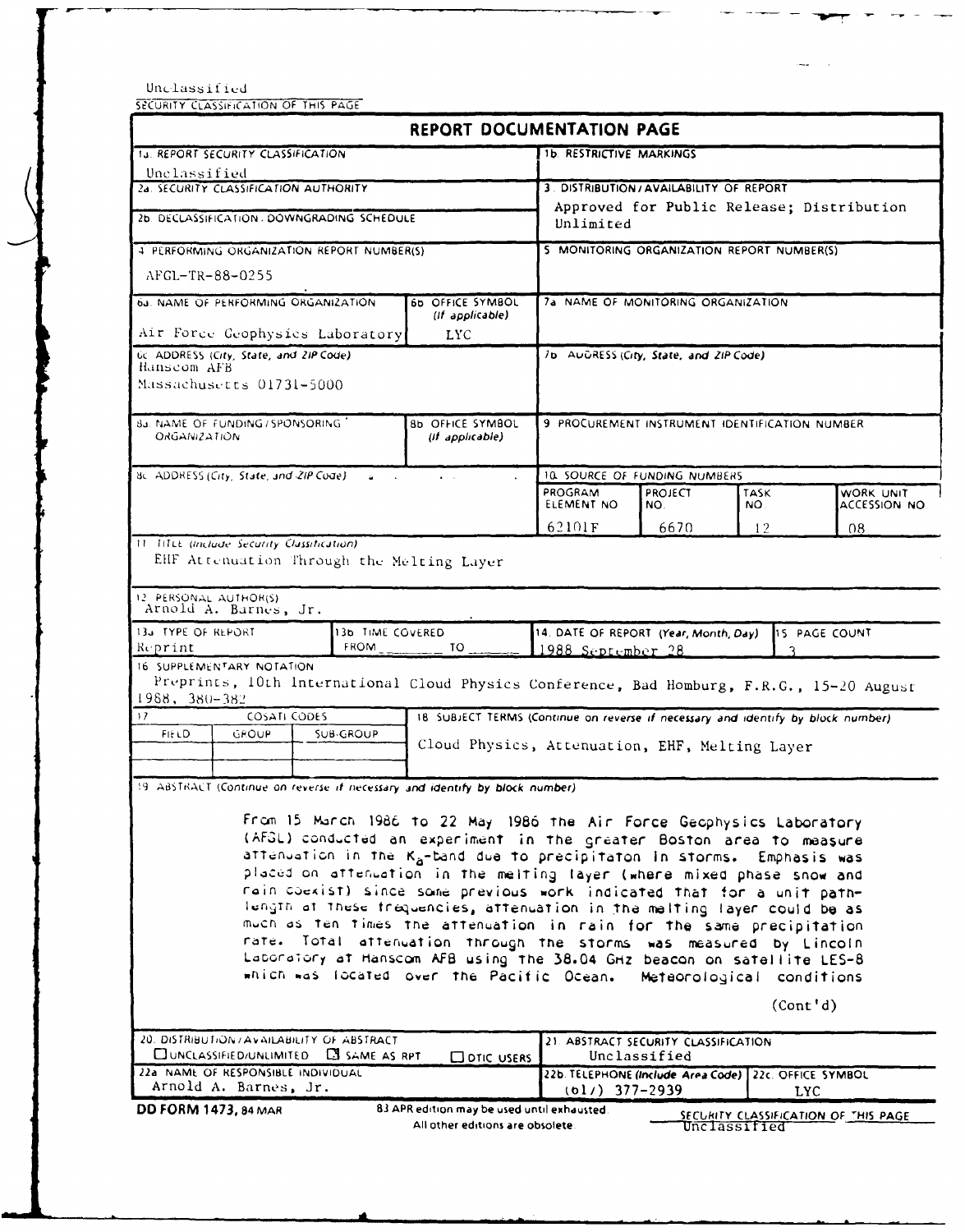Cont of Block 19:

were monitored by weather radars at AFGL/LYR (Sudbury) and at MIT (Boston), by cloud physics equipment on the PMS Beech Baron aircraft, by sounding balloons, and by ground based equipment at Sudbury and Hanscom AFB.<br>Results of the analyses will be presented. This work has applications<br>to the effects of clouds and precipitation on satellite communication systems operating in the EHF range.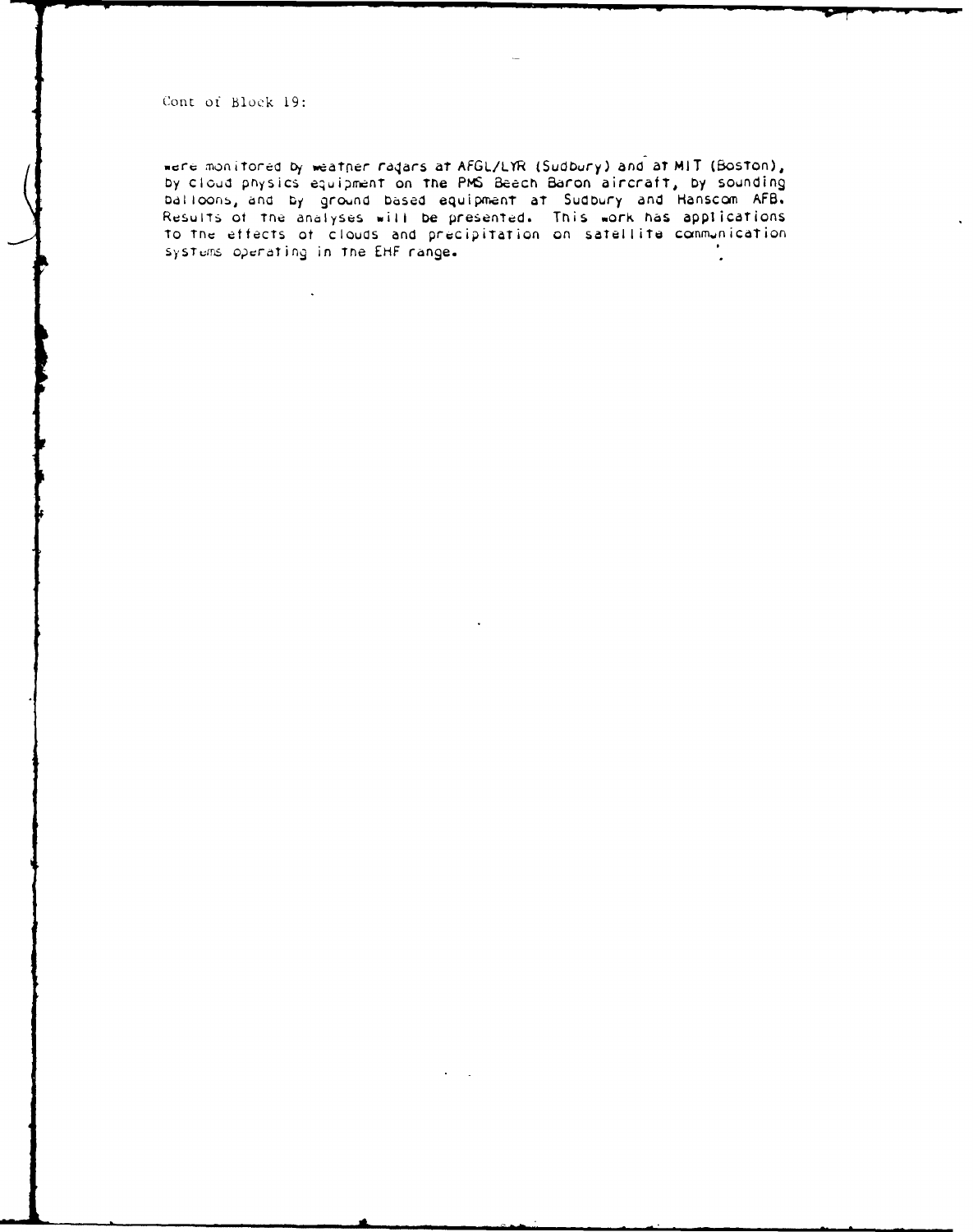EHF ATTENUATION THROUGH THE MELTING LAYER

Air Force Geophysics Laboratory: AFGL/LYA 15 - 25 August 1988, 380 - 382. Hanscom AFB, MA 01731-5000 U.S.A.

Recently there has been a move to higher frequencies as the lower ENF communication period was much below normal. Figure 1.<br>frequencies as the lower ENF communication depicts the program. bands have become more crowded. Above 20 GHz the signals are attenuated by intervening precipitation. For those satellite communication precipitation. For those satellite communication<br>systems which operate at low signal-to-noise<br>ratios, the attenuation due to precipitation<br>can cause systems outages which for some orbit which moved north and south during a operations cannot easily be circumvented by siderial day. It was always above the horizon

very little attenuation while passing through steerable dish which operated in an autotrack very state of the steelers of the steelers of the steelers of the steelers of the steelers of the steelers of the steelers of the the ice and snow regions in the upper parts **Of** mode to paint its **1** beam at the Lincoln the storm. However, as soon as it encounters Laboratory dish receiving antenna. The received<br>the storm is the politics lower the attenuation signals were recorded and compared with signals wet snow in the melting layer, the attenuation  $\frac{1}{2}$  increases markedly because of the change in recorded during periods of clear weather. We<br>increases markedly because of the change in observed attenuation in excess of 15 dB during the index of refraction of the precipitation observed attenuation in excess of 15 dB during<br>periods of moderate to heavy showers and 6db particles. As the snow particles melt they periods or moderate to heavy showers and 6db<br>collance into raindrone which fall factor in steady rain. Figure 2, is an example of collapse into raindrops which fall faster in steady rain. Figure 2. is an example of the rain of the problem of the of the problem of the problem of the observed precipitation attenuation. than the snow. Below the melting layer the spherical rain drops attenuate the signals. It was discovered that there was a **1** to 2 dB Rain attenuation has and is being studied by lt was discovered that there was a 1 to 2 div other groups, and relationships have been established between attenuation, rain rates receiving antenna was wet. This was measured<br>established between attenuation, rain rates by spraying the radome with water on a clear, and drop size distributions. Studies have by spraying the radome with water on a clear,<br>contrad that attenuation is the politics loves of day. There is also increased attenuation reported that attenuation in the melting layer is two to ten times that in rain (Nishitsugi, as the radome gets dirty. Cleaning of the et al, 1971;Oguchi, 1983). Since the large wet radome every four years or so reduces the<br>cool flatos in the molting likes the large wet attenuation by approximately 1dB (H. Hoover, **b** snow flakes in the melting layer are about the attenuation by approximately is same size as the wavelengths  $($  - 8mm), this 1986, personal communication). should not be unexpected. In designing our Should not be unexpected. In designing our<br>Weather Attenuation Program emphasis was given the Sudbury site a Joss distrometer was used<br>to studies in the malting layer and up drow. At the Sudbury site a Joss distrometer was to studies in the melting layer, and we drew At the Sudbury site a Joss distrometer was used in the subsequence of the Sudbury site a Joss distributions, and the heavily on our previous cloud microphysical to measure drop size distributions, and the heavily property property property of the melting laws. (Schaller et al. total rainfall was measured with a tipping studies of the melting layer, (Schaller, et al, bucket raingauge. At Hanscom AFB a second 1982; Fukuta, et al, 1983; Cohen and Sweeney, Ducket Failigauge. At Hanscom AFB a second 1982; Pukuta, et al, 1983<br>1983; And our etudies of large scale storm. Joss distrometer was used during the latter 1983) and our studies of large scale storm

Signal strengths from the 38 GHz transmitter aboard satelly instrument and the sound interest weed. The non-standard equipment was developed<br>aboard satellite LES-8 were recorded and they by the Cloud Physics Branch and has been clearly demonstrated the attenuation due to **by** the Cloud Physics Branch and has been the precipitation between the satellite and the ground receiving site at Lincoln Laboratory 1983; Plank and Berthel, 1983). Loransondes **4'** which is located on Hanscom AFB. Airborne (rawinsondes using LORAN to obtain winds) meteorological data were which were developed for AFGL under contract,<br>meteorological data were collected by the provided detail soundings. instrumented aircraft. End products included ice/water content, particle size distributions, temperature, humidity and aircraft position. **5 7HE M-METER**<br>temperature, humidity and aircraft position. Past work suggests that EHF attenuation is a A new instrument designed to measure the mass of ice and/or water was also tested for function of the relative mass of i.e, snow and of the analog waver was discussed for the rain in the volume through which the signals collection of precipitation mass information. within the melting layer where both snow and pass (Ebersole,  $\underline{et}$  al, 1984). Airborne<br>rain coexist (Plank, 1987). The program was imeasurement of the precipitation masilias been rain coexist (Plank, 1987). The program was conjucted in the greater Boston area from 15 difficult. The PMS instruments which measure **two** 

Arnold A. Barnes, Jr. **Peprints, Ifth International Cloud**<br>Physics Conference, **Bad Homburg, F.R.8.,** 

**1 INTRODUCTION** March through 22 May **1986** and ten cases were

operations cannot easily be clicumvented by and seen from Lincoln Laboratory, and varied in alternate routes or equipment. **A 35** GHz signal from a satellite experiences horizon. Its 38.04 **GHz** transmitter fed into a

systems (Barnes, et al., 1982). half of the program. A fast response rain-rate systems (Barnes, et al., 1982). meter, a fall velocity meter and standard 2 PROGRAM OVERVIEW meteorological equipment which provided<br>Signal streamths from the 28 CH- transmitter at temperature, dewpoint and wind velocity were



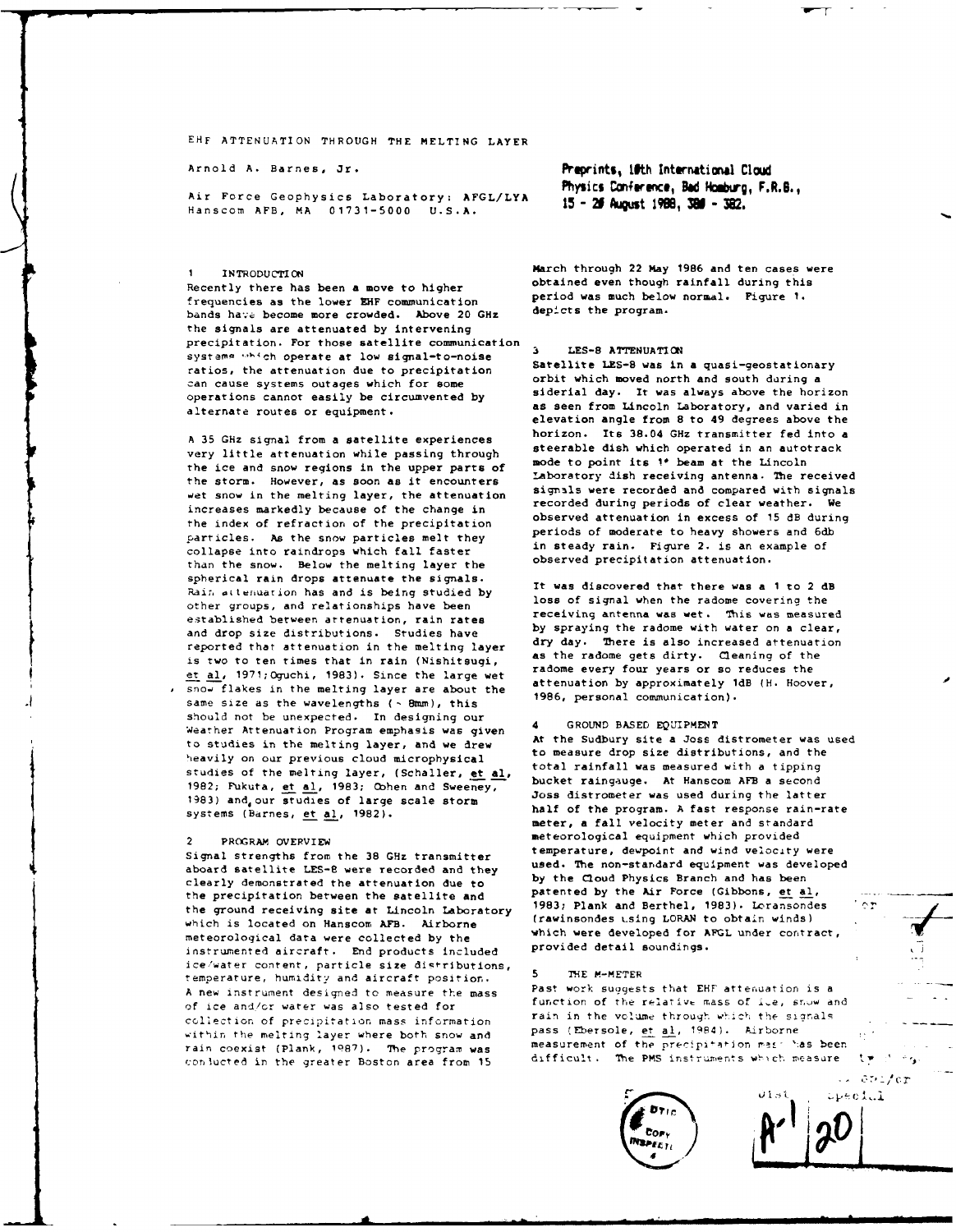

Figure 1. Depiction of the AFGL 1986 Weather Attenuation Program



Figure 2. Attenuation of the LES-8 36 GHz signal due to precipitation

particle size and shape give very good measurements of mass when operating in rain where the particles are spherical and the density is essentially constant at  $1.0 \text{ gm/cm}^3$ . In ice and snow the particles are irregular, the densities vary widely, and so called "L-to-D" relationships are used depending on the crystal habit and size (Cunningham, 1978; Heymsfield, 1972; Heymsfield and Knollenberg, 1972; Knollenberg, 1975; Plank, 1977). As mentioned above, we are particularly interested in the melting layer, and it is in this layer where "L-to-D" relationships are practically useless.

The M-Meter (Plank, 1987) makes use of the mass of the precipitation directly to obtain measurements (see Pigure 3.). The housing is attached to the aircraft and contains the detector which reasures the rotation speed of the spinner, which is located at the base of the cone shaped deflector. The spinner has slanted fins which causes it to spin as it passes through the air. When precipitation particles get into the fins they slow the rate of rotation (reduce the angular momentum) because they are more dense than air. To keep the particles from bouncing off of the cone shaped deflector and not passing through the fins, there is an outside deflector supported from the housing by four outriggers.